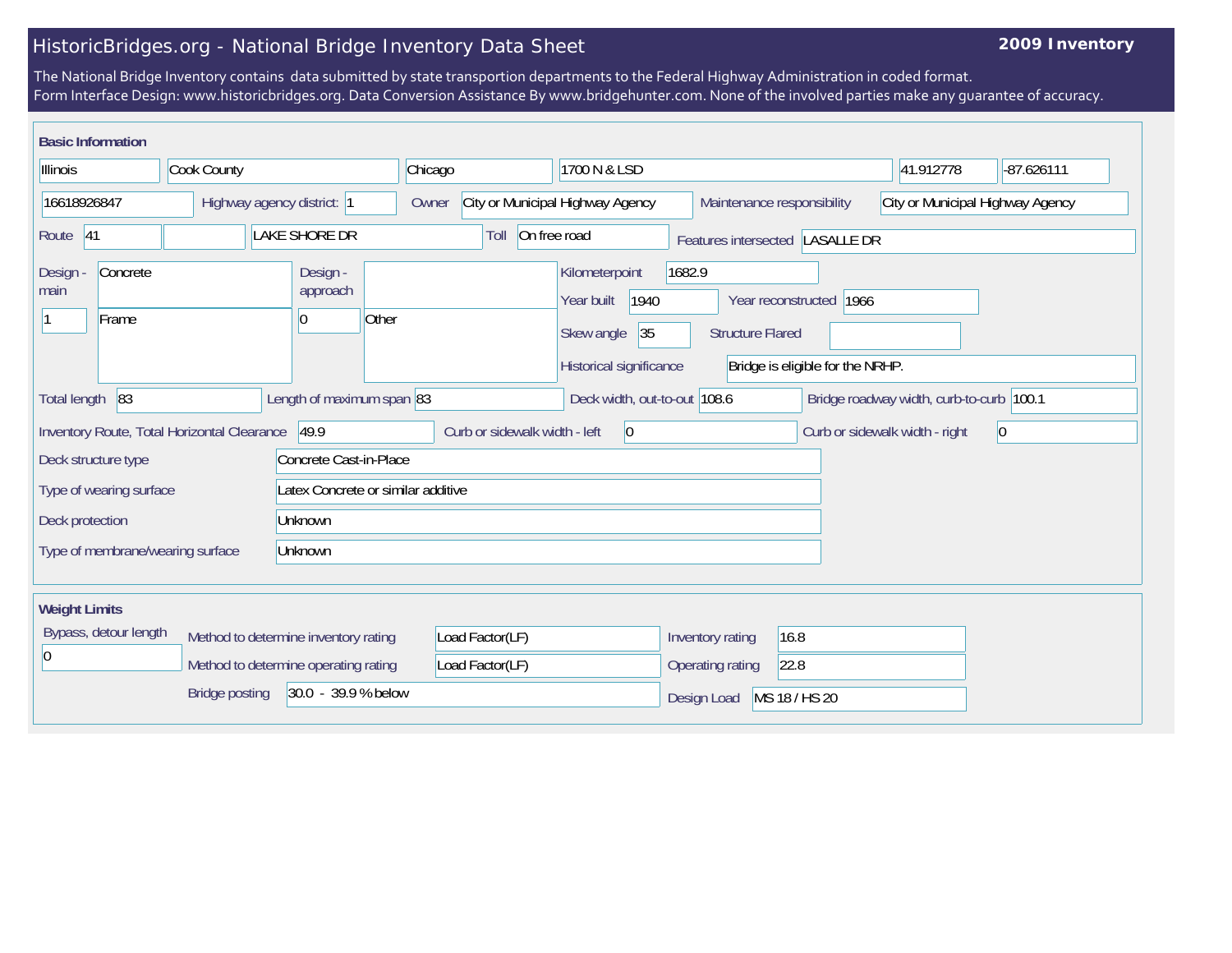| <b>Functional Details</b>                                                                                                                              |                                                                                                |  |  |  |  |  |  |
|--------------------------------------------------------------------------------------------------------------------------------------------------------|------------------------------------------------------------------------------------------------|--|--|--|--|--|--|
| Average daily truck traffi  1<br>Average Daily Traffic<br>144900                                                                                       | Year 2007<br>233145<br>2021<br>Future average daily traffic<br>%<br>Year                       |  |  |  |  |  |  |
| Road classification<br>Other Principal Arterial (Urban)                                                                                                | Approach roadway width<br>100.1<br>Lanes on structure 8                                        |  |  |  |  |  |  |
| Type of service on bridge Highway                                                                                                                      | Closed median with non-mountable barr<br>Direction of traffic 2 - way traffic<br>Bridge median |  |  |  |  |  |  |
| No parallel structure exists.<br>Parallel structure designation                                                                                        |                                                                                                |  |  |  |  |  |  |
| Highway, with or without ped Lanes under structure<br>$\sqrt{5}$<br>Type of service under bridge<br>Navigation control<br>Not applicable, no waterway. |                                                                                                |  |  |  |  |  |  |
| N/A<br>Navigation vertical clearanc                                                                                                                    | Navigation horizontal clearance N/A                                                            |  |  |  |  |  |  |
| Minimum vertical clearance over bridge roadway<br>Minimum navigation vertical clearance, vertical lift bridge<br>Unlimited                             |                                                                                                |  |  |  |  |  |  |
| Minimum lateral underclearance reference feature Highway beneath structure                                                                             |                                                                                                |  |  |  |  |  |  |
| Minimum lateral underclearance on right 4.9                                                                                                            | Minimum lateral underclearance on left 327.4                                                   |  |  |  |  |  |  |
| Minimum Vertical Underclearance 140.8                                                                                                                  | Minimum vertical underclearance reference feature<br>Highway beneath structure                 |  |  |  |  |  |  |
| Appraisal ratings - underclearances                                                                                                                    | Basically intolerable requiring high priority of corrrective action                            |  |  |  |  |  |  |
|                                                                                                                                                        |                                                                                                |  |  |  |  |  |  |
| <b>Repair and Replacement Plans</b>                                                                                                                    |                                                                                                |  |  |  |  |  |  |
| Type of work to be performed                                                                                                                           | Work to be done by contract<br>Work done by                                                    |  |  |  |  |  |  |
| Bridge rehabilitation because of general structure<br>deterioration or inadequate strength.                                                            | 567<br>Bridge improvement cost<br>57<br>Roadway improvement cost                               |  |  |  |  |  |  |
|                                                                                                                                                        | 83<br>Length of structure improvement<br>Total project cost<br>851                             |  |  |  |  |  |  |
|                                                                                                                                                        | Year of improvement cost estimate                                                              |  |  |  |  |  |  |
|                                                                                                                                                        | Border bridge - state<br>Border bridge - percent responsibility of other state                 |  |  |  |  |  |  |
|                                                                                                                                                        | Border bridge - structure number                                                               |  |  |  |  |  |  |